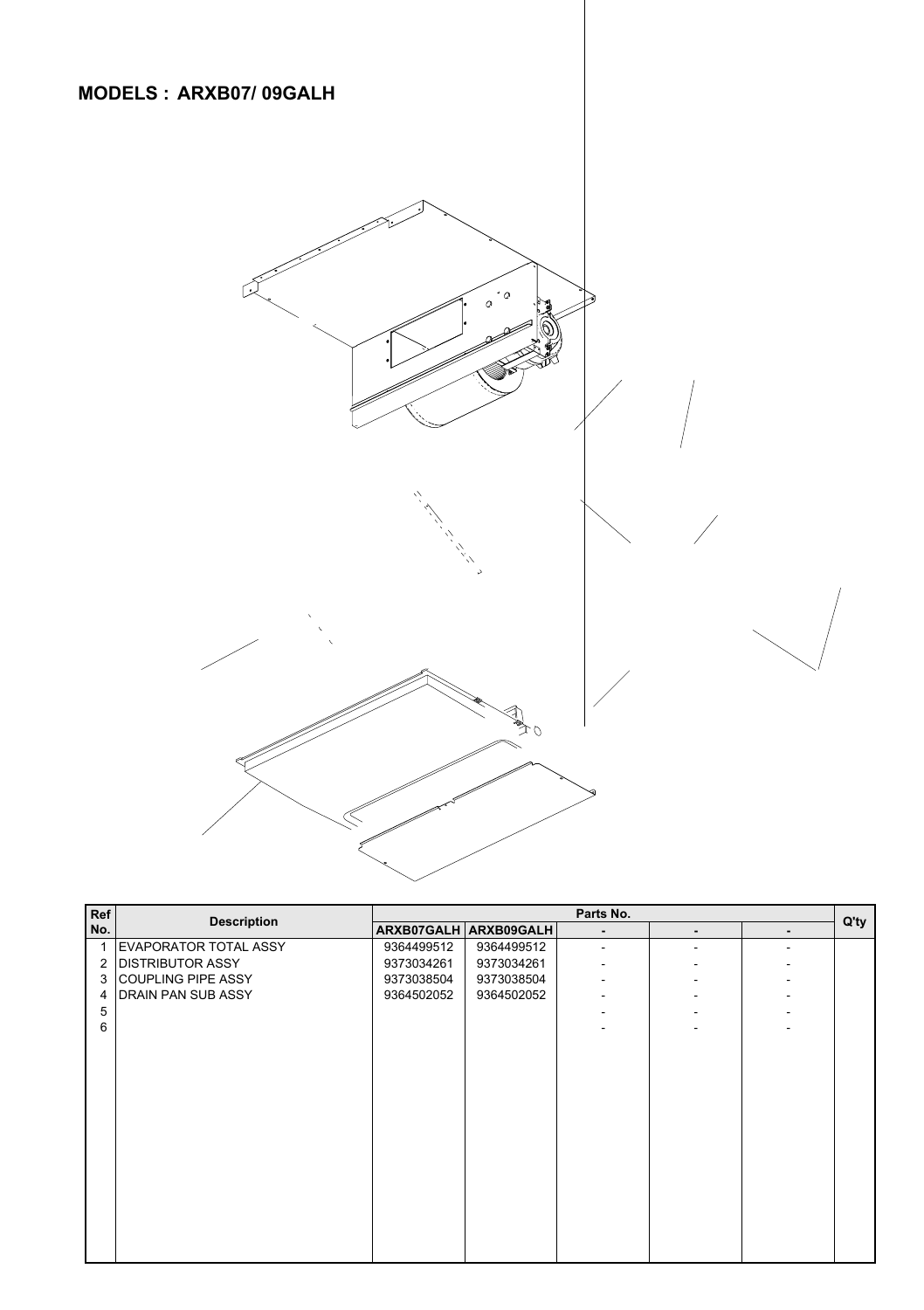## **MODELS : ARXB07/ 09GALH**



|     | <b>Description</b>              |            |                       |           |  |  |         |
|-----|---------------------------------|------------|-----------------------|-----------|--|--|---------|
| Ref |                                 |            |                       | Parts No. |  |  | $Q'$ ty |
| No. |                                 |            | ARXB07GALH ARXB09GALH | ٠         |  |  |         |
| 20  | <b>CASING ASSY</b>              | 9363322002 | 9363322002            |           |  |  |         |
| 21  | BRACKET (MOTOR) ASSY            | 9358591000 | 9358591000            |           |  |  |         |
| 22  | SIROCCO FAN ASSY                | 9385258006 | 9385258006            |           |  |  |         |
| 23  | <b>RUBBER (VIBRATION PROOF)</b> | 9385102002 | 9385102002            |           |  |  |         |
| 24  | BRACKET (MOTOR)                 | 9358594001 | 9358594001            |           |  |  |         |
| 25  | <b>MOTOR INDUCTION</b>          | 9602463015 | 9602880003            |           |  |  |         |
|     | 26   THERMISTOR (ROOM)          | 9703299063 | 9703299063            |           |  |  |         |
|     |                                 |            |                       |           |  |  |         |
|     |                                 |            |                       |           |  |  |         |
|     |                                 |            |                       |           |  |  |         |
|     |                                 |            |                       |           |  |  |         |
|     |                                 |            |                       |           |  |  |         |
|     |                                 |            |                       |           |  |  |         |
|     |                                 |            |                       |           |  |  |         |
|     |                                 |            |                       |           |  |  |         |
|     |                                 |            |                       |           |  |  |         |
|     |                                 |            |                       |           |  |  |         |
|     |                                 |            |                       |           |  |  |         |
|     |                                 |            |                       |           |  |  |         |
|     |                                 |            |                       |           |  |  |         |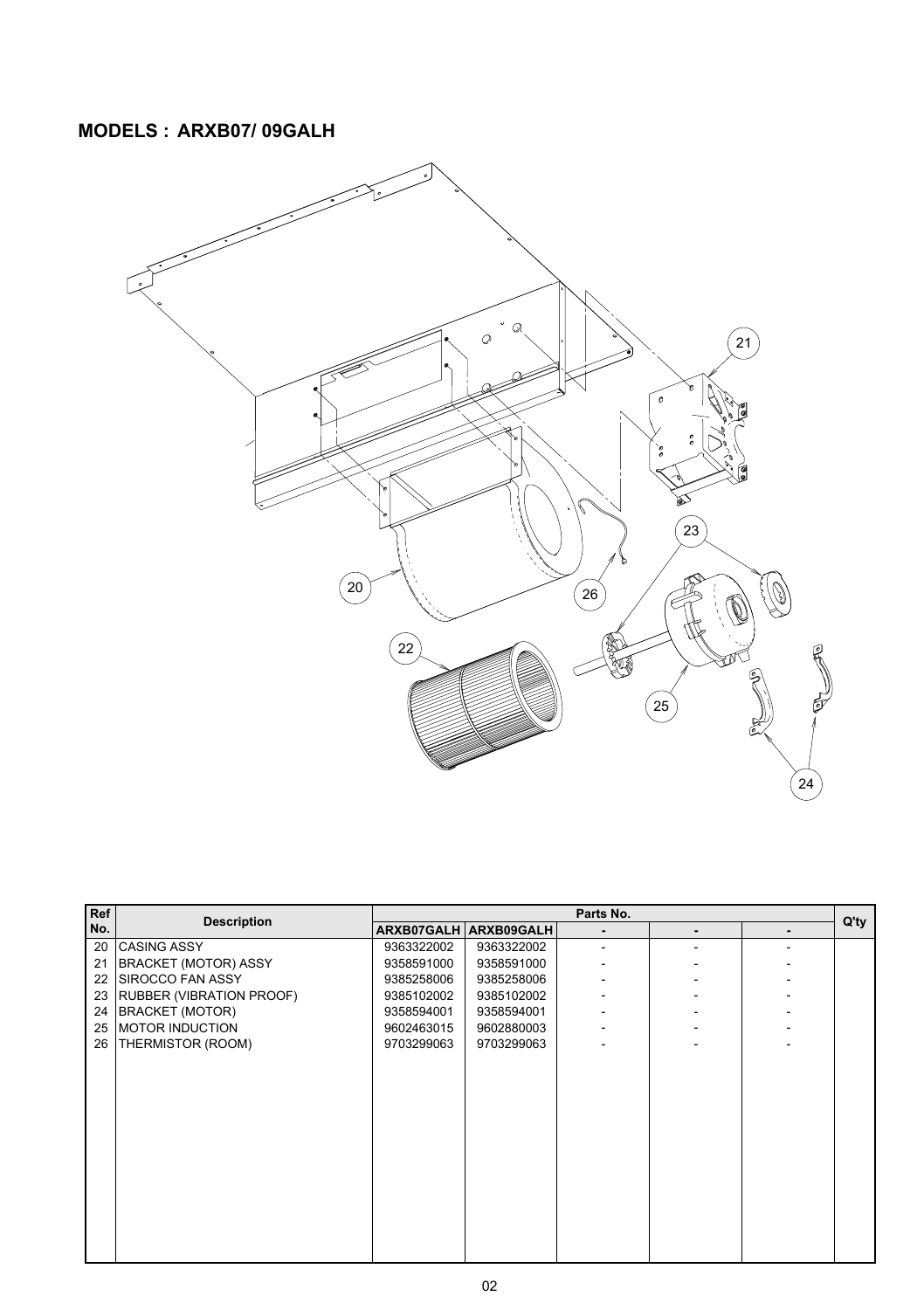

| Ref            | <b>Description</b>        |            | Parts No.                        |            |   |   |         |
|----------------|---------------------------|------------|----------------------------------|------------|---|---|---------|
| No.            |                           |            | ARXB12GALH ARXB14GALH ARXB18GALH |            | ٠ | ۰ | $Q'$ ty |
| 1              |                           |            |                                  |            |   |   |         |
| $\overline{2}$ | <b>DISTRIBUTOR ASSY</b>   | 9373034278 | 9373034278                       | 9373034285 |   |   |         |
| 3              | <b>COUPLING PIPE ASSY</b> | 9373038511 | 9373038511                       | 9373038528 |   |   |         |
| 4              | DRAIN PAN SUB ASSY        | 9364502069 | 9364502069                       | 9364502069 |   |   |         |
| 5              | <b>AIR FILTER</b>         | 9366833017 | 9366833017                       | 9366833017 |   |   |         |
| 6              | <b>HOOK METAL</b>         | 9363195002 | 9363195002                       | 9363195002 |   |   |         |
|                | THERMISTOR (PIPE-OUT)     | 9900498023 | 9900498023                       | 9900498023 |   |   |         |
| 8              | THERMISTOR (PIPE-IN)      | 9900509057 | 9900509057                       | 9900509057 |   |   |         |
| 9              |                           |            |                                  |            |   |   |         |
|                |                           |            |                                  |            |   |   |         |
|                |                           |            |                                  |            |   |   |         |
|                |                           |            |                                  |            |   |   |         |
|                |                           |            |                                  |            |   |   |         |
|                |                           |            |                                  |            |   |   |         |
|                |                           |            |                                  |            |   |   |         |
|                |                           |            |                                  |            |   |   |         |
|                |                           |            |                                  |            |   |   |         |
|                |                           |            |                                  |            |   |   |         |
|                |                           |            |                                  |            |   |   |         |
|                |                           |            |                                  |            |   |   |         |

**MARKE WARRANT OF BRUNELLING COLORATION IS A START AND CONTINUES TO A STATEMENT OF THE CASE OF A**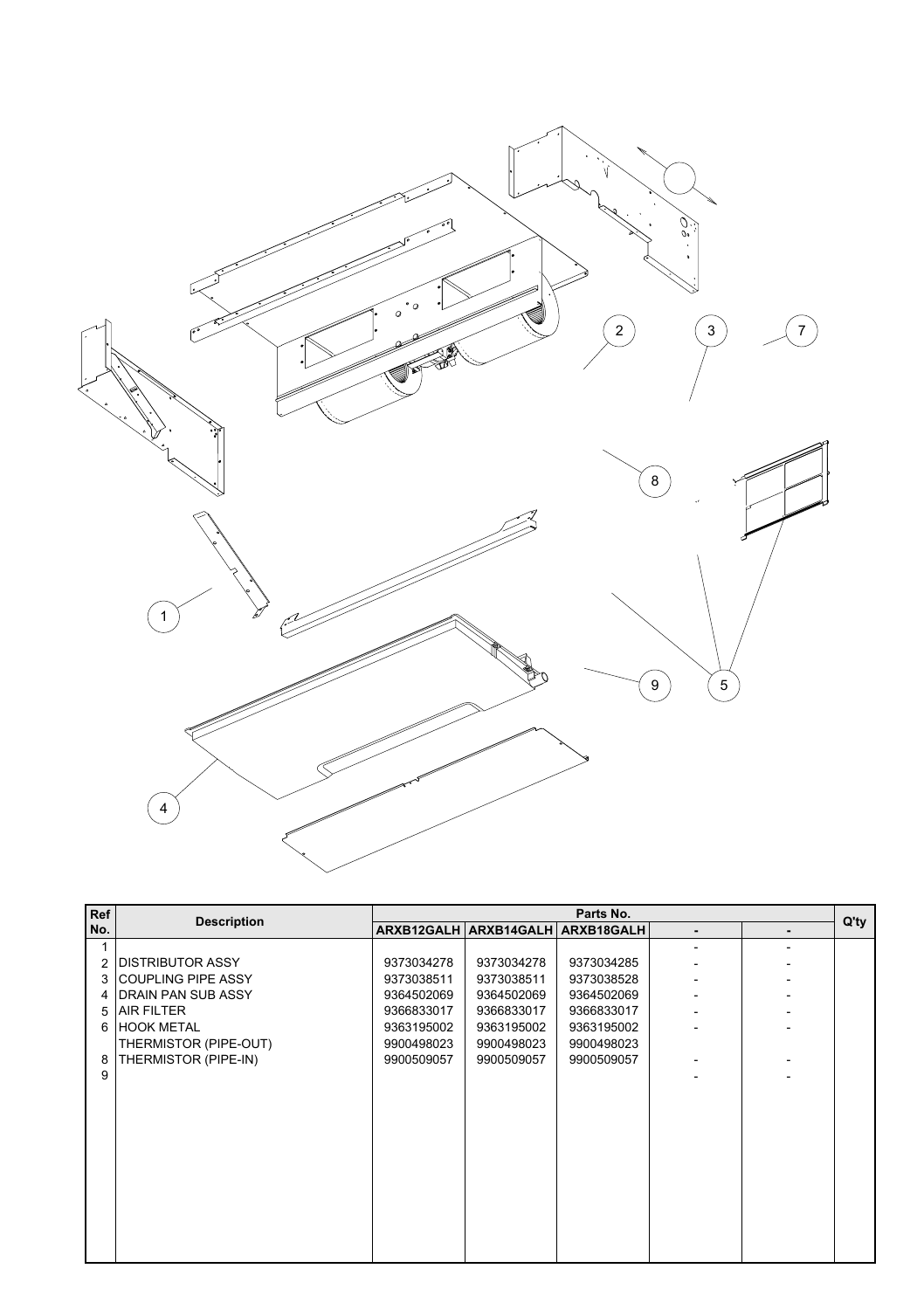

| Ref |                                 | Parts No.  |            |              |  |                |         |
|-----|---------------------------------|------------|------------|--------------|--|----------------|---------|
| No. | <b>Description</b>              |            |            |              |  |                | $Q'$ ty |
| 20  | <b>CASING ASSY</b>              | 9363322002 | 9363322002 | 9363322002   |  | $\overline{a}$ |         |
| 21  | <b>BRACKET (MOTOR) ASSY</b>     | 9358591000 | 9358591000 | 9358591000   |  |                |         |
| 22  | <b>SIROCCO FAN ASSY</b>         | 9385258006 | 9385258006 | 9358621004   |  |                |         |
| 23  | <b>RUBBER (VIBRATION PROOF)</b> | 9385102002 | 9385102002 | 313659068604 |  |                |         |
| 24  | <b>BRACKET (MOTOR)</b>          | 9358594001 | 9358594001 | 9358594001   |  |                |         |
| 25  | MOTOR INDUCTION                 | 9602464012 | 9602708000 | 9600778227   |  |                |         |
| 26  | <b>THERMISTOR (ROOM)</b>        | 9703299018 | 9703299018 | 9703299018   |  |                |         |
|     |                                 |            |            |              |  |                |         |
|     |                                 |            |            |              |  |                |         |
|     |                                 |            |            |              |  |                |         |
|     |                                 |            |            |              |  |                |         |
|     |                                 |            |            |              |  |                |         |
|     |                                 |            |            |              |  |                |         |
|     |                                 |            |            |              |  |                |         |
|     |                                 |            |            |              |  |                |         |
|     |                                 |            |            |              |  |                |         |
|     |                                 |            |            |              |  |                |         |
|     |                                 |            |            |              |  |                |         |
|     |                                 |            |            |              |  |                |         |
|     |                                 |            |            |              |  |                |         |